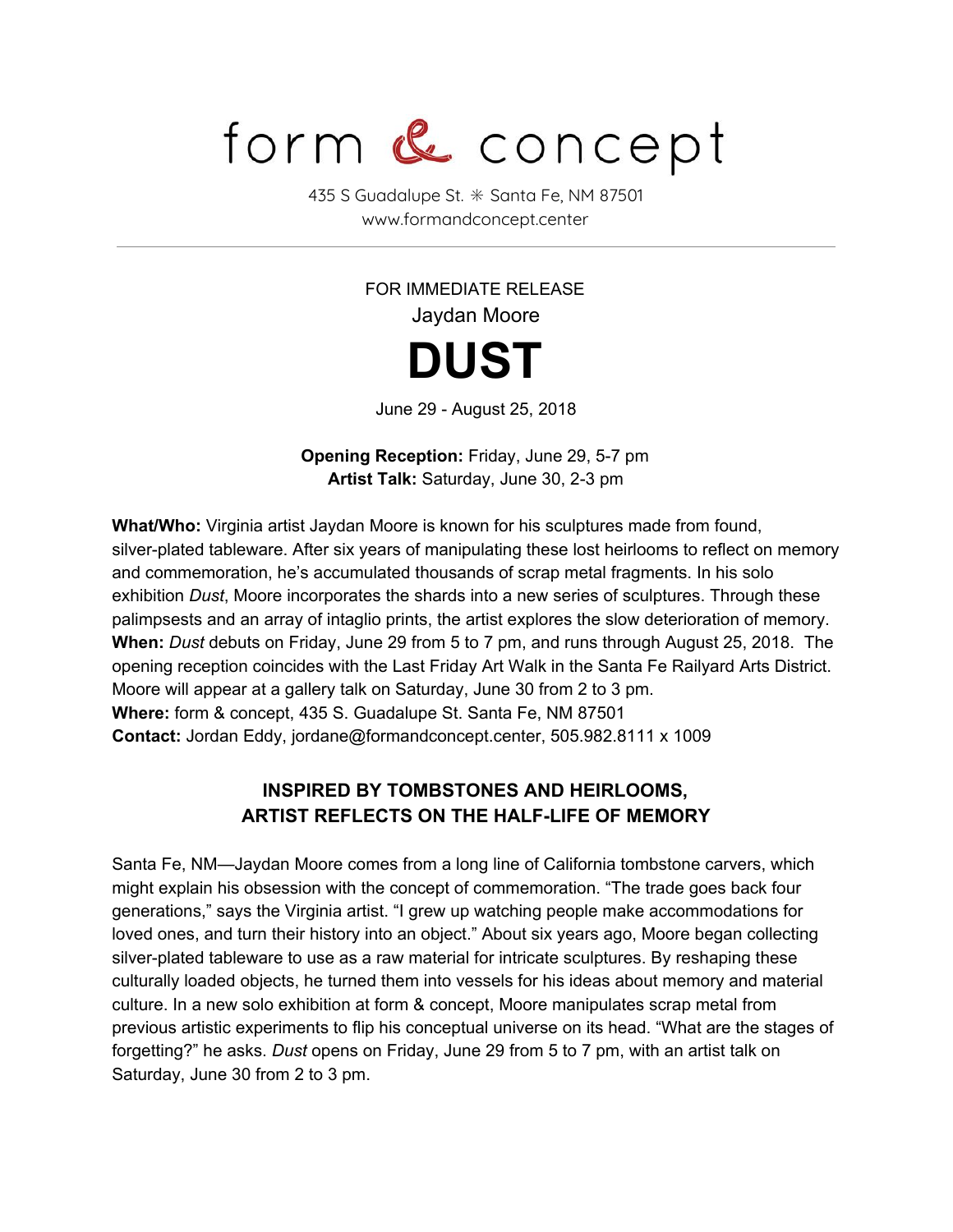Moore earned his BFA in jewelry and metal arts from California College of the Arts. In graduate school at the University of Wisconsin—Madison, he started sculpting tableware because the material seemed like a strong proxy for memory. "Metal feels tough, but it actually has so much malleability," Moore says. "It'll take on dings and scratches and patinas, holding 'recollections' of experiences it's been through." He imagined that the heirlooms were still connected to the people who once owned them, and that he could preserve these delicate biographical threads through his sculptures. In a concurrent series of intaglio prints, he recorded the patterns and marks on the platters before chopping them up. "The works on paper were initially just to document what I had found, and those last traces of whoever owned it before me," he says. "I thought of it as the shadow of somebody."

Moore graduated with his MFA in 2012, and continued using the tableware as a sculptural medium. Six years on, Moore is an adjunct faculty member at Virginia Commonwealth University. His thoughts about how metal holds meaning have shifted considerably. "For so long, when I was making stuff I always thought there was this living memory in things, that I could feel the person before," he says. Lately he's taken an interest in the way personal significance fades when an object changes hands. Moore realized that the clues he'd been following in the tableware said more about him than their previous owners. He developed an interest in the fragments of metal that were left behind in his studio. "I do so much conglomeration and cutting, so tons of material ends up in the scrap pile," says Moore. "The earlier series was about the memory that endures, so maybe these scraps could speak to that slow deletion."

*Dust* features sculptures made from the glittering shards that landed on Moore's cutting room floor. In his past work, the artist has taken pains to leave the flawed surfaces of the tableware relatively untouched. "In this series, I'm letting my own personal narrative of how I connect with the material be much more a part of what the viewer sees, or how I talk about it," Moore says. "My fingerprints are now becoming patina marks on all of this." The exhibition also includes a new series of intaglio prints that show intricate tableware patterns fading away. Despite his recent meditations on memory's decay, Moore can't fully shake his earlier idea of objects as reliquaries of experience. "The child from the tombstone family believes that there is still this memory in there," Moore says. "We wouldn't still be talking about how much objects have a hold on us unless there was something deeply invested in it."

## **Biography**

Jaydan Moore was born into a family of fourth generation tombstone makers in California. Most of his childhood was largely spent at the family business, which doubled as a rental storage space; where he would rummage through other peoples' objects, and listen to families making arrangements for their loved ones. It is these experiences that made him value the heirlooms and objects we choose to use as markers for significant moments.